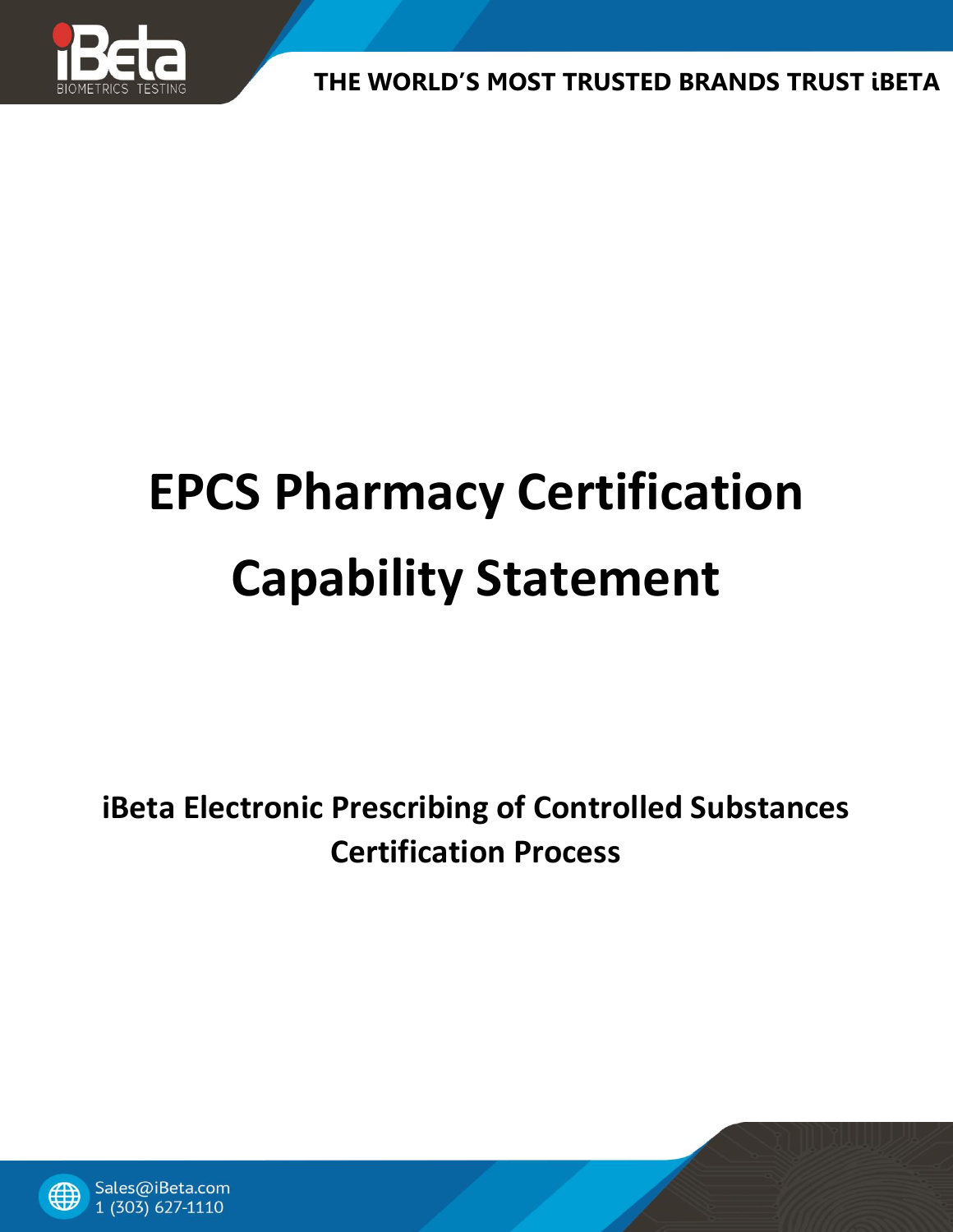

# **iBeta Company Background**

iBeta is a privately held Limited Liability Company. Certified by the National Minority Supplier Development Council, iBeta is a Minority Business Enterprise (MBE – RM0152). iBeta has provided a full range of quality assurance testing services to clients in North America, Europe, Asia, and Australia since 1999.

iBeta built each client relationship by focusing on delivering solution based services that produce rigorously tested products on time and within budget. Quality and value are the key expectations of all of iBeta's clients. As a result of iBeta's focus on client satisfaction, iBeta maintains a 90% repeat business ratio after working with hundreds of clients.

iBeta, located in Aurora, Colorado, operates a fully staffed 40,000 square foot test facility supplied with the materials and equipment needed to fulfill the certification test services being proposed. As a privately held company, iBeta pledges that we have the necessary financial wherewithal to complete this project.

## **Accredited NVLAP**

iBeta is nationally accredited as a test lab by the National Voluntary Lab Accreditation Program (NVLAP) to the requirements of ISO/IEC:17025 (General requirements for the competence of testing and calibration laboratories).

- In 2007 iBeta was accredited by the Election Assistance Commission as a Voting System Test Lab (VSTL). The VSTL test efforts are parallel to the IV&V test efforts defined in IEEE 1012-2004 Software Verification and Validation.
- In 2011 iBeta was accredited by NIST under the National Voluntary Laboratory Accreditation Program (NVLAP) for Biometric Testing.

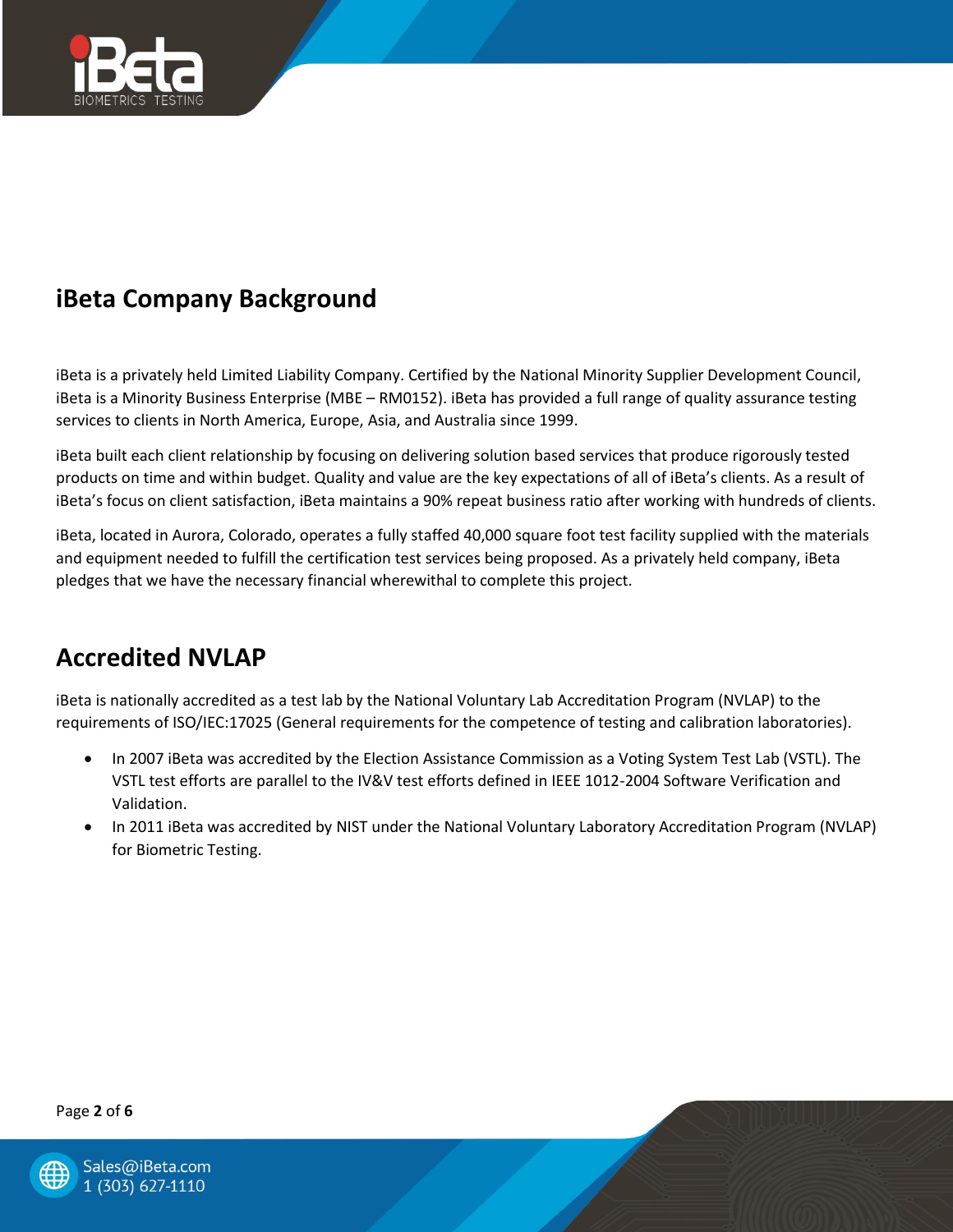

## **iBeta Consulting and Certification Process**

### **iBeta Quality Management System**

The iBeta Quality Management System (QMS) has been audited and accredited to be in compliance with the ISO 17025 requirements. The QMS consists of the Quality Policy and Quality Procedures.

iBeta has submitted to the DEA and received approval of the following Certification Procedures and Templates, and maintains these templates and their corresponding vendor specific versions under a version control system:

## **List of DEA Approved EPCS Test and Certification Procedures and Templates**

#### **Test Procedures**

- DEA-EPCS Security Assessment Procedure
- DEA-EPCS Assessment Template
- DEA-EPCS Test Case Template

#### **DEA EPCS Certification Report**

- DEA-EPCS Certification Test Report Procedure
- DEA-EPCS Certification Test Report Template

In addition, for the EPCS Certification Consulting and Test Effort, the following standards are utilized as applicable:

- NIST Special Publication 800-53A
- 21 CFR Parts 1300.03, 1305, 1306, and 1311

#### **Pre-Certification and Auditing Services**

iBeta can provide initial pre-certification services as well as auditing to provide certification to the DEA EPCS regulations described in the Interim Final Rule of March 31, 2010 and the Clarification of October 19, 2011 (hereafter referred to as 'regulations').

#### **Pre-Certification Services**

iBeta may consult with the software development team to upgrade their pharmacy software to comply with the DEA EPCS regulations.

Deliverables from the these pre-certification services may include discrepancy reports. Consistent with the NVLAP accreditation, iBeta produces an Excel spreadsheet containing line item summaries of findings of discrepancies between the tested application and the requirements. The discrepancy report is used in our procedures to track the findings to closure. Once all discrepancies are closed and the software is fully functional, then it is capable of passing an audit.

Page **3** of **6**

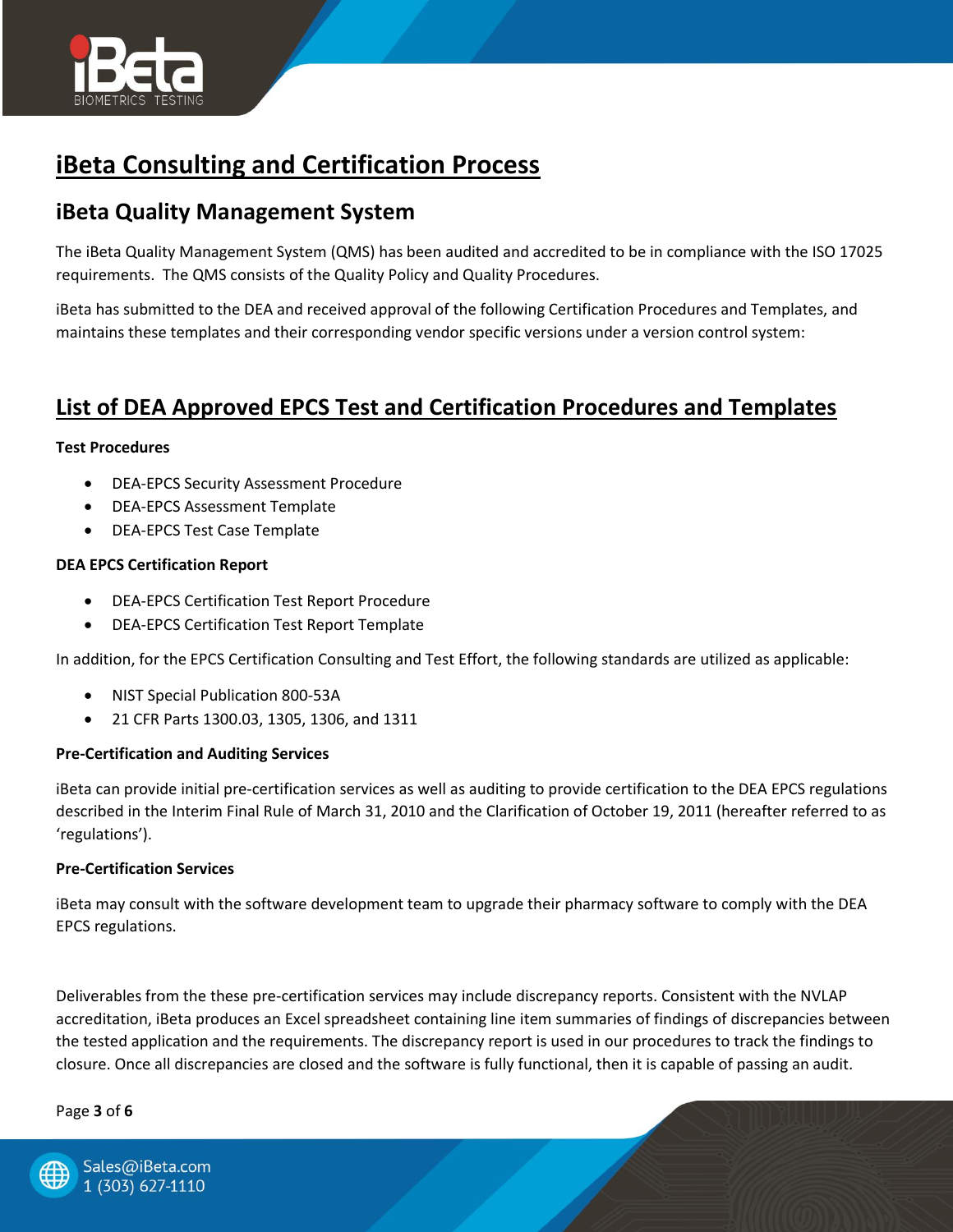

Other deliverable may also include daily or weekly status reports, a requirements to test matrix, test cases, and a final report with opinions and recommendations.

The pre-certification services are on a time and materials or fixed price basis and provide as much or as little support as requested by the vendor. There are a number of tasks that iBeta can perform to aide in the preparation for a certification audit during the development phase. These services may include:

- Receive and review documentation
- Review developer test plans and test cases
- Receive Pharmacy Application
- Prepare Test Cases as necessary
- Monitor developer testing
- Generate Discrepancies or Gap Analysis of current or proposed application against the DEA EPCS Pharmacy regulations
- Receive updated application
- Retest assess identified gaps
- Iterate through process until candidate application is read for certification
- Issue a regulation to test matrix that contains the DEA EPCS regualtions that are specific to the vendor's pharmacy application
- Issue a pre-certification letter that documents the gaps identified and the resolution of those gaps

#### **Auditing Services**

iBeta will audit the application and produce a report certifying the software version to be compliant to the regulations. Per the regulations, applications can only be used to prescribe or dispense controlled substances via electronic prescriptions if the application has been audited or certified to meet the regulations.

iBeta will audit the overall application to validate that it meets all requirements and produce a Report of Compliance and Certificate. The Certificate contains information sufficient to uniquely identify the application version and the date of compliance. As per the regulations, this certificate is valid for two years or until the application is changed, whichever comes first. The Report of Compliance may contain caveats to the compliance because; for example, it may meet the overall requirements for most schedules of drugs, but might not meet them for some specific instance which would be noted in the report (note that generally these exceptions occur on the prescribing side and not on the pharmacy side, so it is unlikely that any exceptions will occur for a pharmacy application).

The regulations require that an audit occur whenever the application is altered or every two (2) years, whichever occurs first. iBeta may also be contracted for future audits of the application(s).

Page **4** of **6**

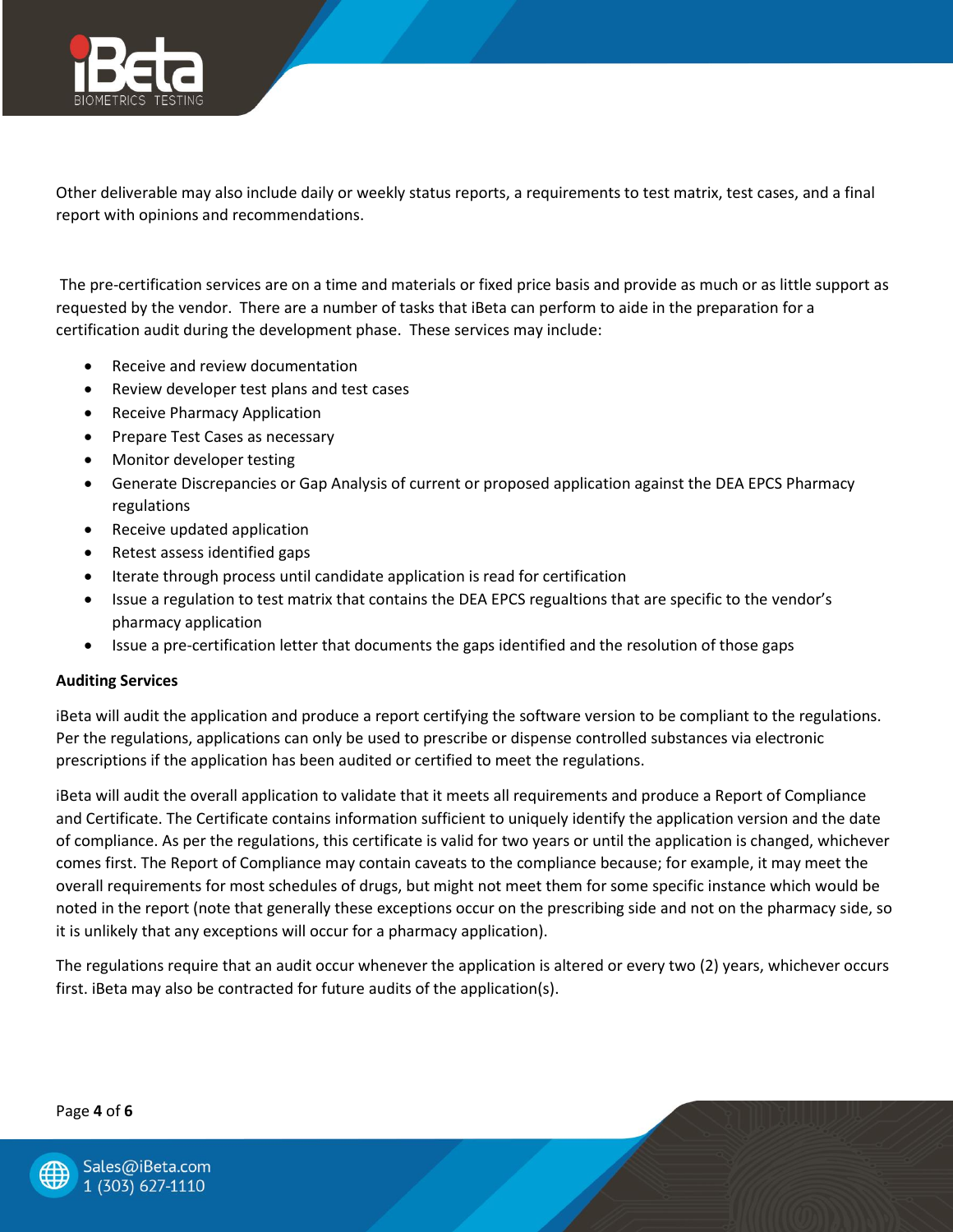

The estimated period of performance for the Audit is one week for Audit preparation which can begin with the receipt of the application documentation followed by 2 weeks of Auditing and an additional week for Report of Compliance and Certification. The Audit Tasks include:

- Receive and review documentation
- Prepare Test Cases typically for a pharmacy application, 3 functional test cases and 2 static test cases are tailored to the certification candidate
- Prepare Test System (test system must submit electronic prescriptions to pharmacy application)
- Deliver Test Cases to vendor
- Commence Validation Testing either with the vendor, with access to the application candidate, or on-site
	- o Generate Discrepancies if failures are encountered
	- $\circ$  Assess impact of discrepancies either testing may resume once the discrepancy is corrected from the point of the failure or regression testing may be required
- Complete Testing and document how the certification candidate meets each DEA EPCS regulation
- Produce Report of Compliance and Certificate of Compliance

#### **Auditing Procedures**

iBeta receives and reviews the vendor documentation to the extent it exists prior to generating any necessary test cases. Ideally, iBeta receives the pharmacy application and any associated test jigs or test software prior to generating test cases. Given this review, iBeta uses its requirements template to determine if a requirement can be tested in a few steps and adds those steps to the template. If more than a few steps are required iBeta generates or adds steps to a test case.

iBeta executes test cases and generates discrepancies between the expected (required) response and the observed response. Test cases are generally completed unless there is some catastrophic or dependency failure which prevents continuation of the test case after a discrepancy point (some groups of steps may be skipped because an entire set of functionality is missing).

#### Page **5** of **6**